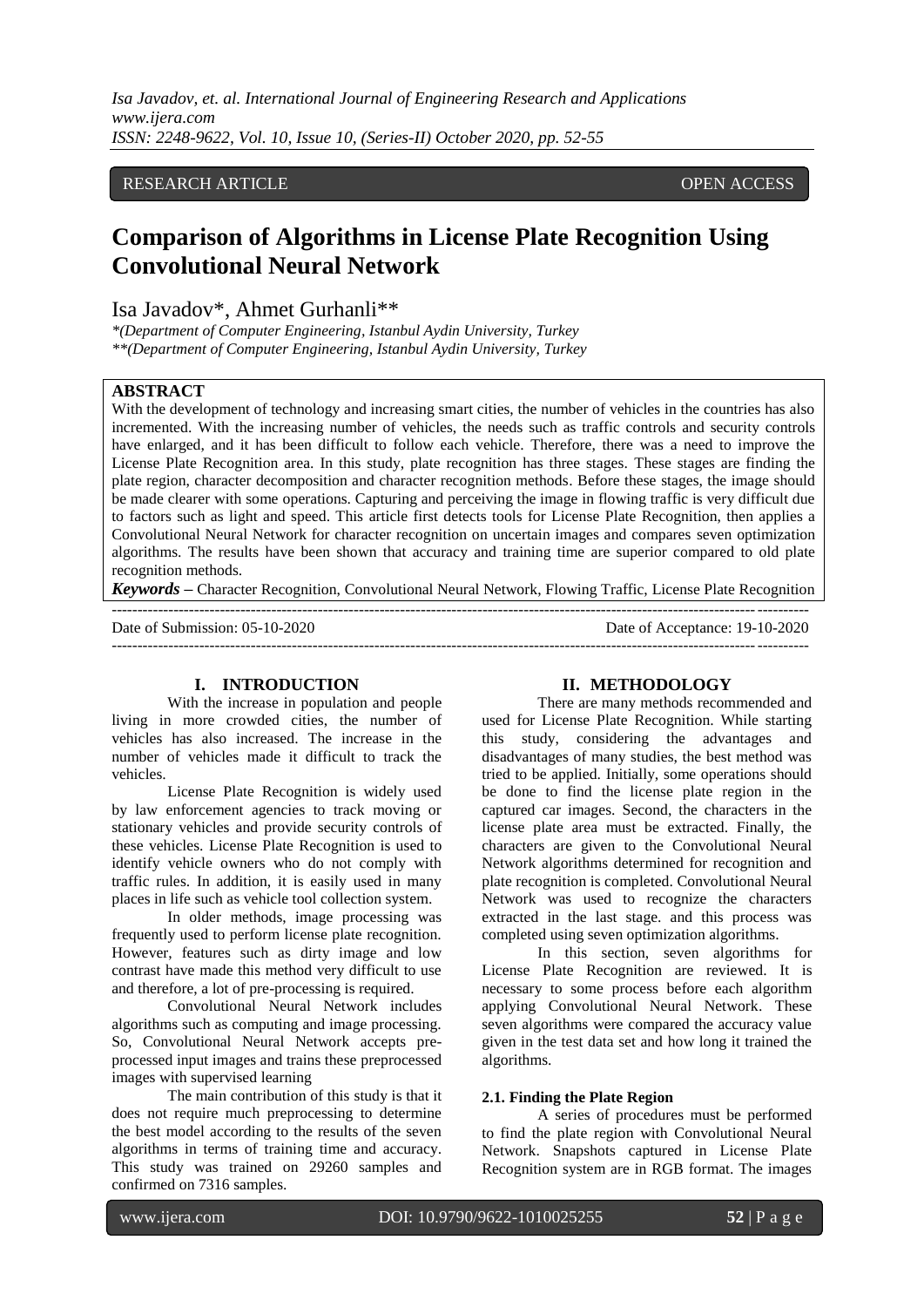*Isa Javadov, et. al. International Journal of Engineering Research and Applications www.ijera.com ISSN: 2248-9622, Vol. 10, Issue 10, (Series-II) October 2020, pp. 52-55*

in this format are converted to a gray format because the computer cannot calculate RGB format images. After that, the image converted to gray format is processed with Sobel Edge Detection algorithm. Histogram of the edge detection process is manufactured. The threshold value is determined to determine the regions that are not likely to be plates. And the horizontal and vertical columns of the histogram chart are examined, and the plate region is found by means of the average edge detection method. Then image binarization process is done and the plate is seen more clearly. Image binarization is the process of taking a grayscale image and converting it to black-and-white. Finding the plate region in the captured images is shown in Fig.1.



## **2.2. Character Extraction**

With the last step, only the plate region remains in the image. After this step, the Connected Component Analysis is used to parse the characters on the plate region. Thus, each character is output as a separate image for character recognition.

## **2.3. Character Recognition**

Characters extracted from the source image, where plate characters were introduced before, are searched as templates. This method is called Template Matching method. The training set of the Convolutional Neural Network was created with the visuals containing images the plate characters. The extracted characters are given to the Convolutional Neural Network as test data and the previously prepared sample template characters and the decomposed characters are compared. In this way, character recognition is made.

After most recent stage, the image is an input for optimization algorithms to be tested. The images where the above processes are applied are tried in all seven Gradient Descent optimization algorithms and the results are compared in terms of training time and accuracy.

## **III. COMPARISION OF ALGORITHMS LICENSE PLATE RECOGNITION**

This section is the main part where the license plate recognition process takes place. In this section, seven optimization algorithms are compared in terms of training time and accuracy and Python language and Keras library are used. These algorithms are Stochastic Gradient Descent (SGD), RMSProp, Adagrad, AdaDelta, Adam, Adamax and Nadam optimization algorithms.

Brief explanation of the compared algorithms is given below.

**SGD with Momentum**: This method suppresses the oscillations in the SGD algorithm and speeds up the learning time [24].

**RMSprop**: This algorithm proposes an adaptive learning rate, it is not published, but introduced in Geoff Hinton's course. [25]

**AdaGrad**: AdaGrad provides big updates for sparse parameters, while smaller updates for frequent parameters. It performs best at default values like RMSprop. The algorithm has a separate learning rate that is specific to each parameter. [26]

AdaDelta: AdaDelta is the developed version of AdaGrad. There is no need to determine the initial learning rate. It performs best at default values. [27]

**Adam**: Adam is an algorithm like AdaDelta. Unlike AdaDelta, it stores the Momentum changes in the cache as well as the learning rates of each parameter [28].

**Adamax**: It is like the Adam algorithm, but it shows the best performance at default values [28].

**Nadam**: It is a combination of Adam algorithm and Nesterov Momentum. It performs best at default values [29].

These seven optimization algorithms were used for this study and their comparative results were obtained. This study showed that using Convolutional Neural Network compared to the old methods has enabled plate recognition to be done faster.

In this study, 29260 images were taken at different times of the day and distances and confirmed on 7316 samples. The License Plate Recognition system tries these images one by one in the specified algorithms and evaluates the results in terms of accuracy and training time.

The computer, where the algorithms are trained, has Intel® Core ™ i7, Turbo Boost up to 4.5 GHz and 12 MB shared L3 cache, and AMD Radeon Pro 5300M with 4GB of GDDR6 memory and automatic graphics switching. It also has 16 GB of storage space.

The comparative result of these seven optimization algorithms are shown in Table-1. The training time and accuracy values can be increased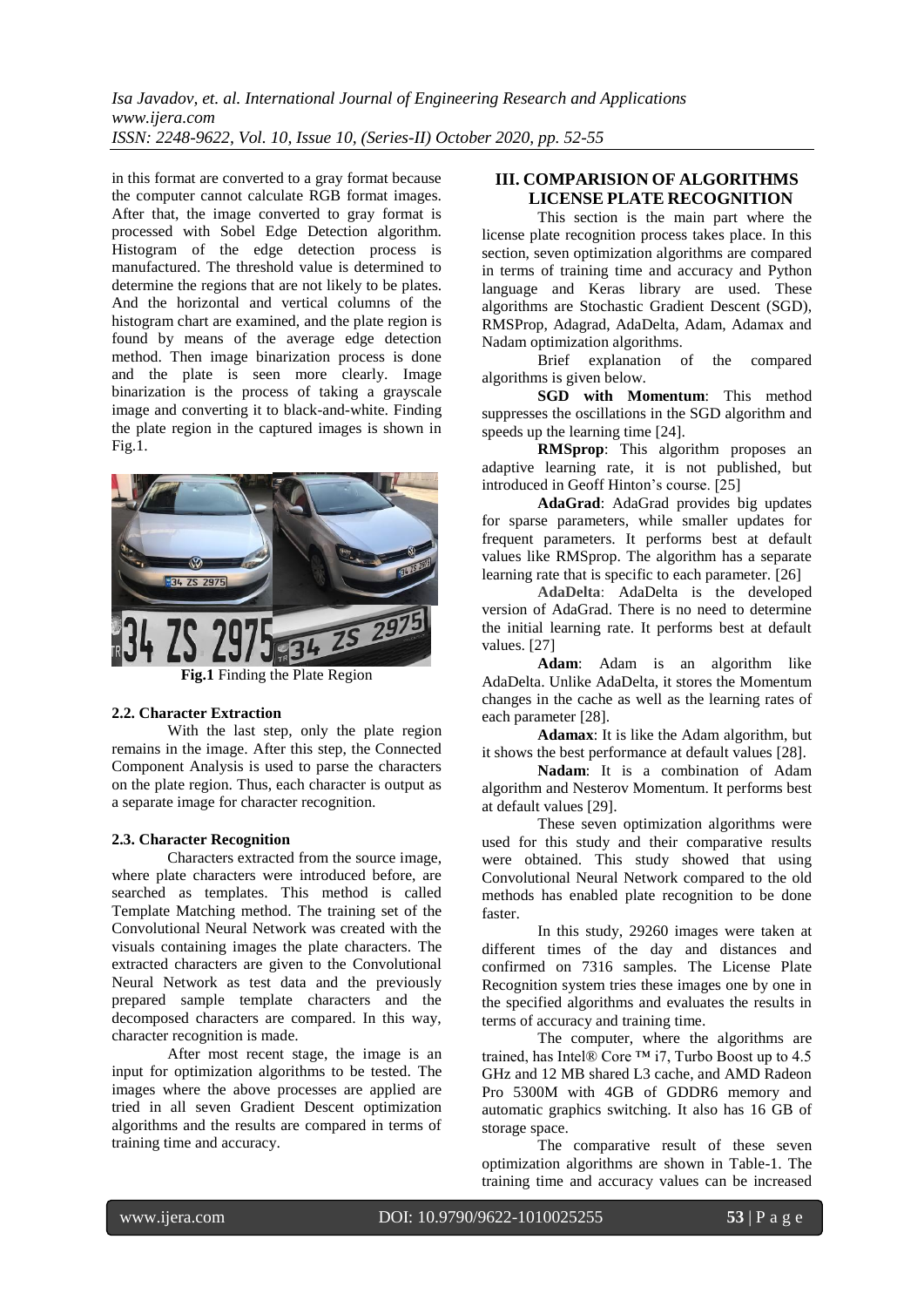*Isa Javadov, et. al. International Journal of Engineering Research and Applications www.ijera.com ISSN: 2248-9622, Vol. 10, Issue 10, (Series-II) October 2020, pp. 52-55*

by feeding the system with more data sets and adjusting the images given as input more cleanly.

| <b>Table 1 Comparison of Algorithms</b> |                                      |                                           |                                            |
|-----------------------------------------|--------------------------------------|-------------------------------------------|--------------------------------------------|
| Optimization<br>Algorithm               | Average<br>training<br>time<br>(sec) | Accuracy<br>in $1st$<br>iteration<br>(% ) | Accuracy<br>in $20th$<br>iteration<br>(% ) |
| SGD                                     | 46.40 sec                            | % 6.68                                    | % 92.39                                    |
| RMSprop                                 | 45.75 sec                            | % 52.61                                   | % 93.51                                    |
| AdaGrad                                 | 44.75 sec                            | % 5.21                                    | % 73.95                                    |
| AdaDelta                                | $46.05 \text{ sec}$                  | % 23.76                                   | % 94.32                                    |
| Adam                                    | 45.85 sec                            | %44.40                                    | % 95.09                                    |
| Adamax                                  | 45.65 sec                            | % 12.53                                   | % 94.15                                    |
| Nadam                                   | 46.40 sec                            | % 47.84                                   | %95.06                                     |

Average Training Time



## **IV. CONCLUSION**

In this Plate Recognition System, in which random plate images are trained, Artificial Neural Networks were compared with 7 Optimization algorithms without preprocessing and the results were measured. With the applied methods, recognition was made with the characters removed from the plate region, which was detected quickly. This study, tested in seven algorithms and validated on 7316 different samples, showed that the Adam algorithm has the highest accuracy. The fastest algorithm has been proved to be the AdaGrad algorithm but since its accuracy is very low, it may not be a good choice.

#### **REFERENCES**

- [1]. Atali G, Özkan S, Karayel D. "Morfolojik Görüntü İşleme Tekniği ile Yapay Sinir Ağlarında Görüntü Tahribat Analizi" APJES IV-I 2016.
- [2]. Çevik K.K., Çakır A., "Görüntü İşleme Yöntemleriyle araç plakalarının tanınarak kapı kontrolünün gerçekleştirilmesi", AKÜ, Fen bilimleri dergisi 2010.
- [3]. Çelik U., Oral M., "Motorlu araçlar için plaka tanıma sistemi". Elektrik-Elektronik-Bilgisayar Mühendisliği 10. Ulusal kongresi 2003.

Accuracy in 20th iteration